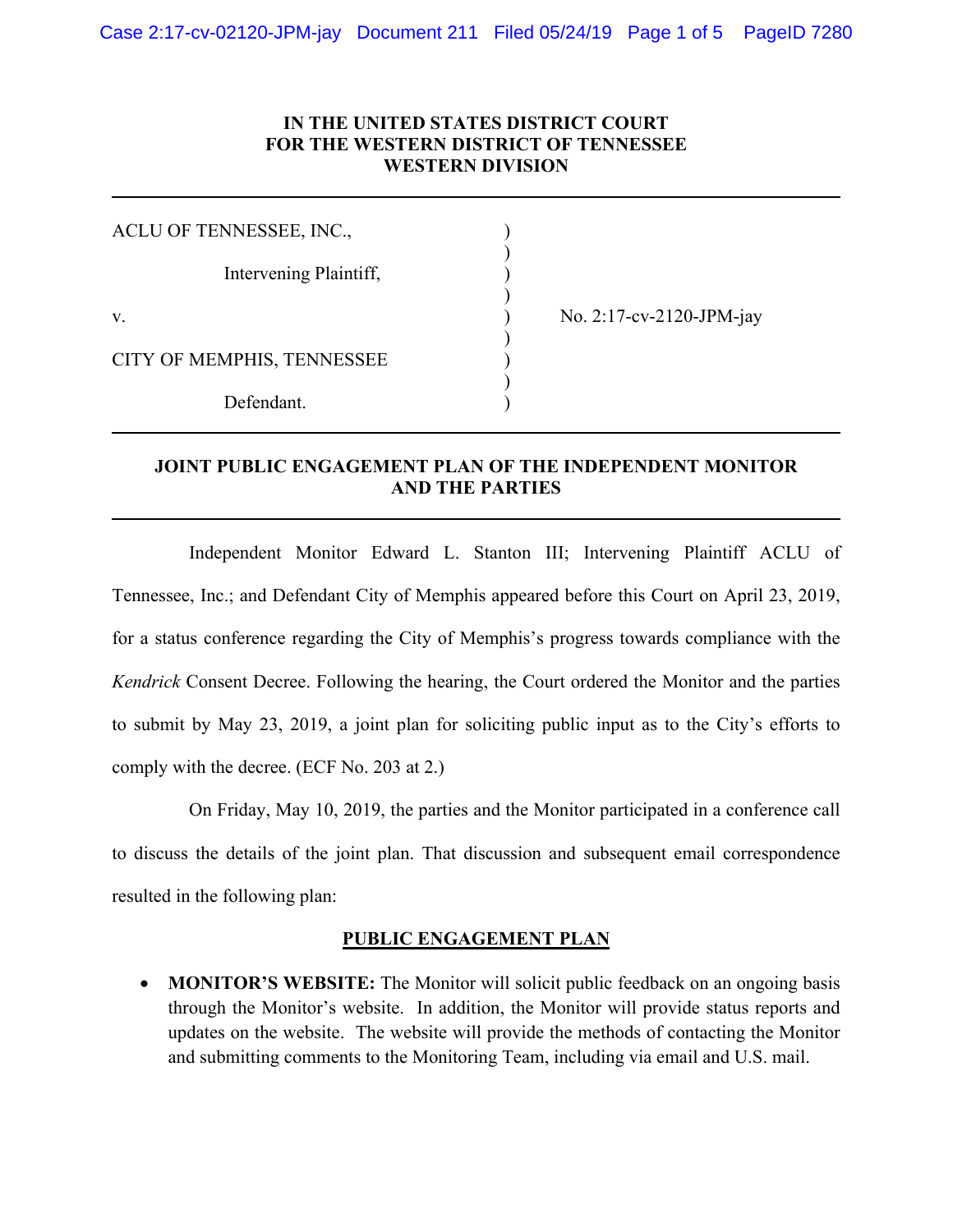- o **LOCATION:** The website URL will be www.memphispdmonitor.com.
- o **DATES:** Subject to the Court's approval, the website will go live by June 25, 2019. The Monitor will submit the website for the Court's inspection and approval no later than June 18, 2019.
- o **ACCESSIBILITY:** The website will provide web-forms for public comment, such that community members may contact the Monitoring Team electronically without an email address, as well as email and physical mailing addresses for the Monitoring Team.
- o **FEEDBACK:** The Monitor will compile and include public feedback in his reports to the Court. Community member identities will not be included.
- o **ADVERTISEMENT:** Subject to the Court's approval, the Monitor will issue a press release that announces the launch of the website and provides its URL, and the parties will use their respective media distribution channels and related resources to publicize the website once it is live.
- **MEDIA:** Subject to the Court's approval, the Monitor will make himself available to the media.
- **COMMUNITY FORUMS:** To encourage transparent public dialogue, the Monitor and the parties will hold community forums.
	- o **LOCATION:** The proposed venue is the Benjamin L. Hooks Central Library, located at 3030 Poplar Avenue, Memphis, Tennessee 38111. Mississippi Boulevard Christian Church, located at 70 N. Bellevue Boulevard, Memphis, Tennessee 38104, is an alternative venue.
	- o **DATES:** The Monitor and the parties intend to hold two community forums this year. The first meeting is tentatively scheduled for July 2019, and the second sometime between October and December 2019.
	- o **TIME:** To accommodate the work schedules of community members with young children, the Monitor and the parties anticipate that community forums will be held from 6:00 P.M. – 7:30 P.M.
	- o **AGENDA:** The Monitor and the parties expect that the agenda for the first community forum will consist of three sections: First, the Monitor will introduce the Monitoring Team and provide a status update of the Team's work, findings,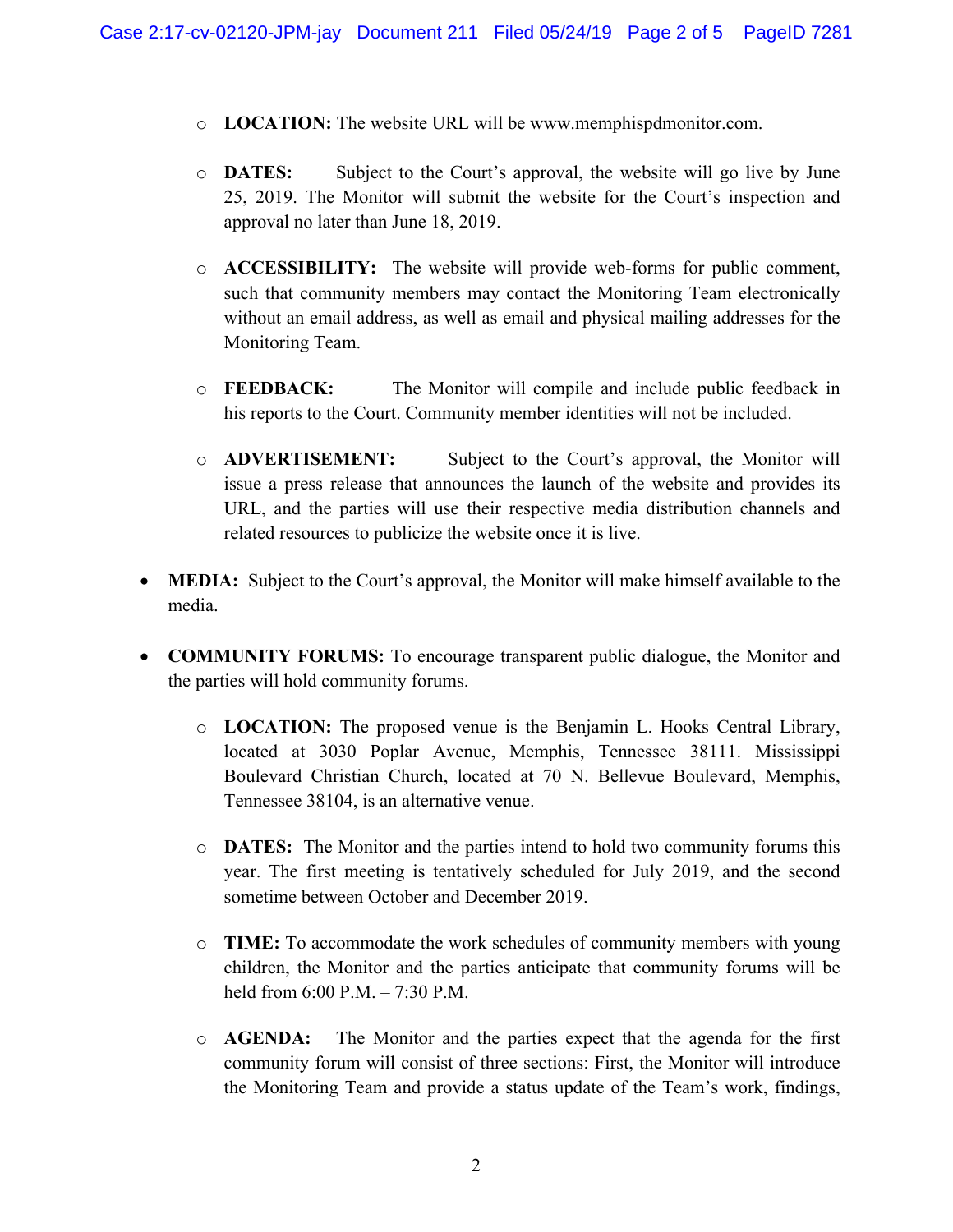and next steps. Second, the Monitor will invite the ACLU-TN and the City of Memphis to give remarks related to the Monitor's presentation. Third, the Monitor will invite public feedback in the form of written and live questions. A proposed meeting agenda is attached as **Exhibit 1** to this Plan.

- o **ACCESSIBILITY:** Both proposed venues are centrally located and close to public transit lines, and both provide ample accommodations for the public. All community forums will be available via streaming on the Monitor's website. The Monitor also will record and post video footage of all community forums on the Monitor's website. The Monitor and the parties also will take steps to make available sign- and Spanish-language interpreters.
- o **CONFIDENTIALITY:** Community members will not be required to identify themselves to participate in community forums.
- o **ADVERTISEMENT:** The details of each community forum will be posted on the Monitor's website. Additionally and subject to the Court's approval, the parties will use their respective media distribution channels and related resources to publicize the website once it is live.
- **FOCUS GROUPS:** The Monitor will conduct meeting with community groups and leaders in the form of focus groups. Participation in each focus group will be by invitation of the Monitor; the Monitor will, in his discretion, contact groups and individuals recommended by the parties as well as community members who submit comments to the Monitoring Team. Focus groups will be scheduled in between the first and second community forums.

#### **CONCLUSION**

The Monitor and the parties commit this Plan to the Court's discretion and remain committed to providing the public with the opportunity to learn and give feedback about the City's efforts to comply with the *Kendrick* Consent Decree. The Monitor and the parties also will continue to explore the avenues in this Plan and other means of community engagement as approved by the Court.

RESPECTFULLY SUBMITTED, this 23rd day of May 2019,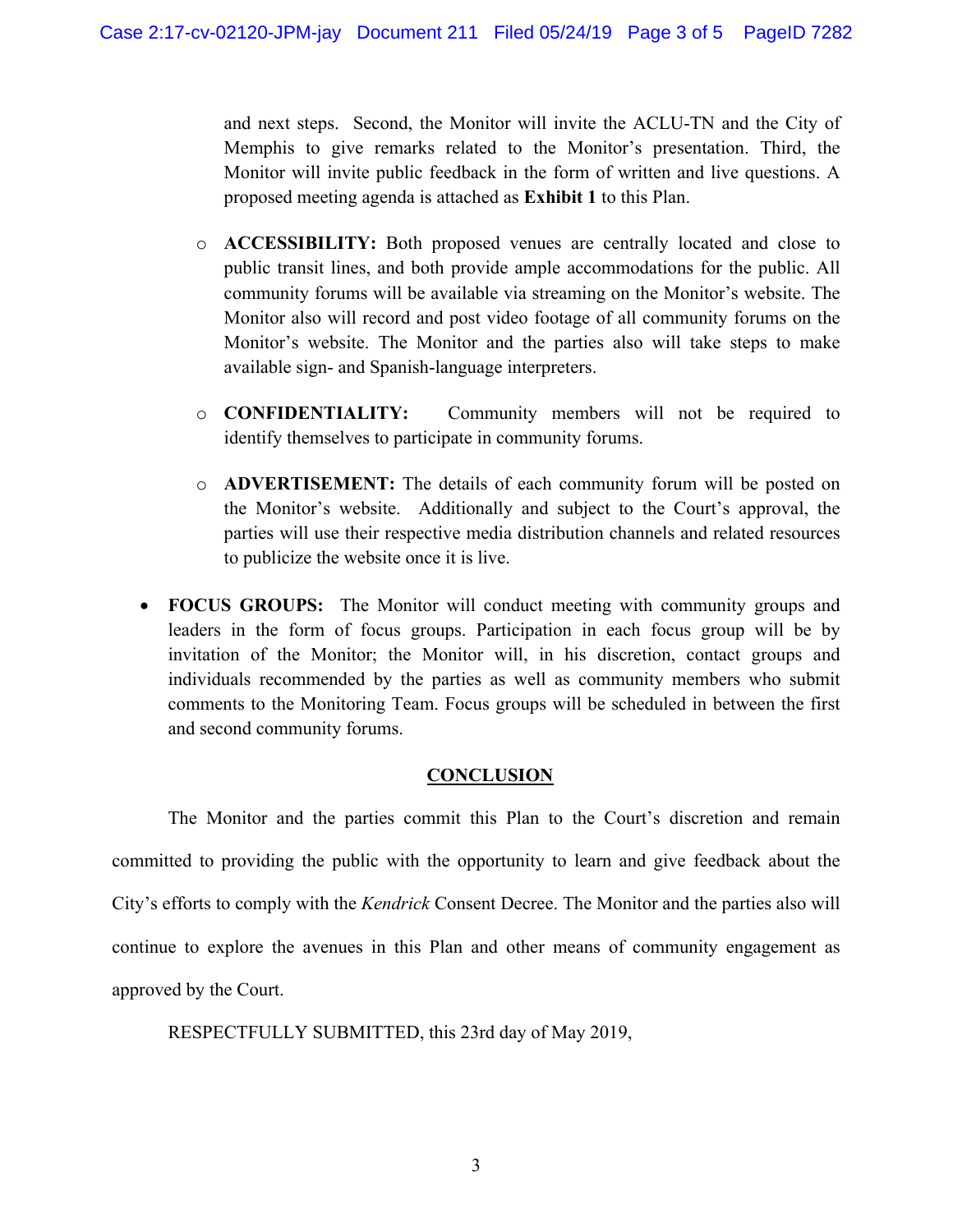/s/ *Edward L. Stanton III* Edward L. Stanton III (TN BPR #18904) BUTLER SNOW LLP 6075 Poplar Avenue, 5th Floor Memphis, TN 38119 Telephone: (901) 680-7200 Facsimile: (901) 680-7201 Email: Edward.Stanton@butlersnow.com

#### /s/ *Mark Glover*

Buckner Wellford (TN BPR # 9687) R. Mark Glover (TN BPR # 13908) Mary Wu Tullis (TN BPR # 31339) Jennie Vee Silk (TN BPR # 35319) BAKER, DONELSON, BEARMAN, CALDWELL & BERKOWITZ, P.C. 165 Madison Avenue, Suite 2000 Memphis, TN 38103 Telephone: (901) 577-2152 Facsimile: (901) 577-0786 Email: bwellford@bakerdonelson.com mglover@bakerdonelson.com mtullis@bakerdonelson.com jsilk@bakerdonelson.com

#### /s/ *Thomas H. Castelli*

Thomas H. Castelli (TN BPR # 24849) Mandy Strickland Floyd (TN BPR # 31123) AMERICAN CIVIL LIBERTIES UNION FOUNDATION OF TENNESSEE P.O. Box 120160 Nashville, TN 37212 Telephone: (615) 320-7142 Facsimile: (615) 691-7219 Email: tcastelli@aclu-tn.org mfloyd@aclu-tn.org